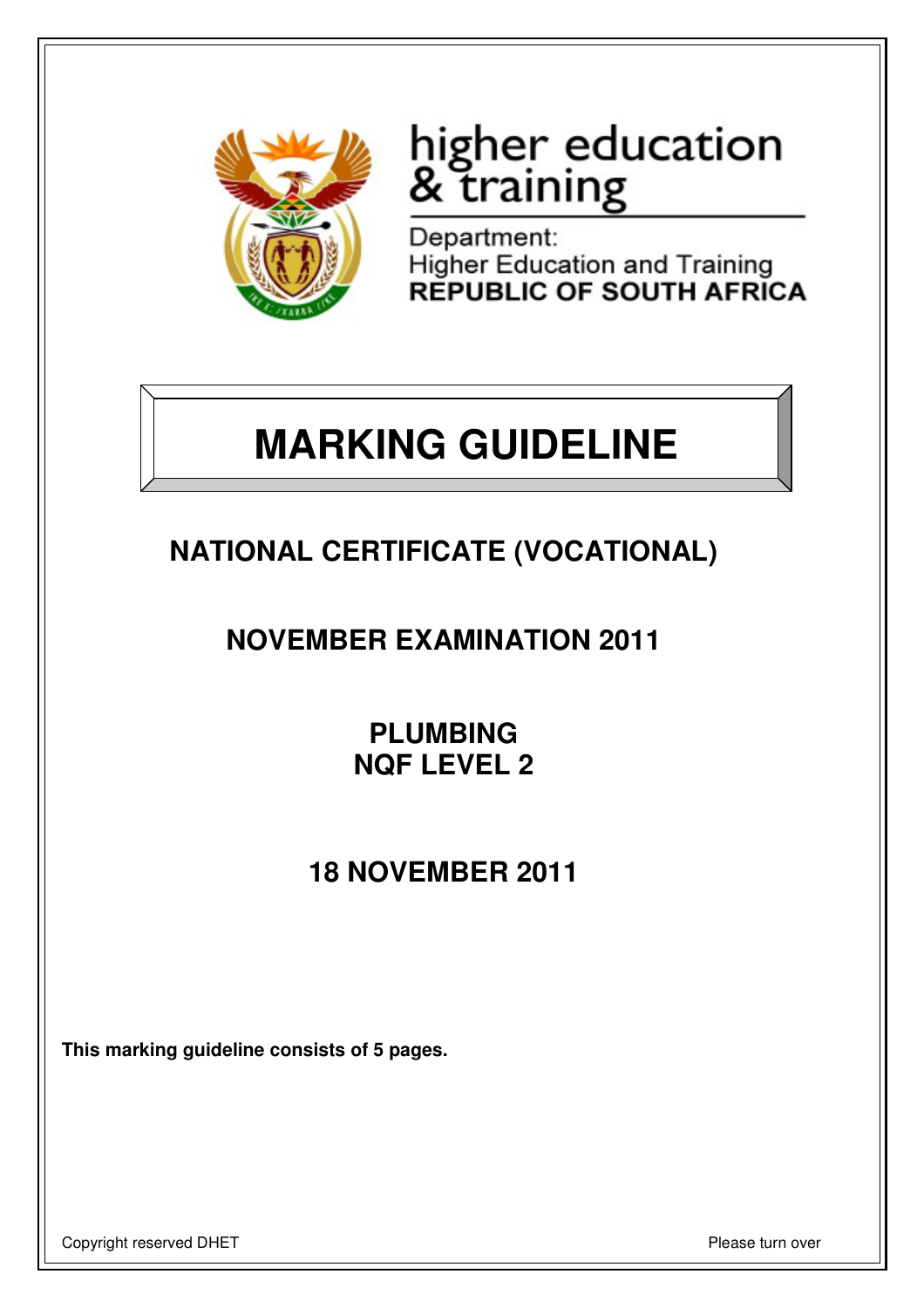#### **QUESTION 1: INTRODUCTION TO PLUMBING**

| 1.1                                                                                    | Is the system of pipes that transport water to and from and within a building<br>$\sqrt{\sqrt{2}}$                                                                                                                                                                                  |                                                                                            |     |
|----------------------------------------------------------------------------------------|-------------------------------------------------------------------------------------------------------------------------------------------------------------------------------------------------------------------------------------------------------------------------------------|--------------------------------------------------------------------------------------------|-----|
|                                                                                        | fittings. $\sqrt{\sqrt{2}}$                                                                                                                                                                                                                                                         | Involves the work of fitting and repairing water pipes and other plumbing<br>(Any ONE)     | (2) |
| 1.2                                                                                    | Solar $\sqrt$<br>Medical $\sqrt$                                                                                                                                                                                                                                                    |                                                                                            |     |
| (question confusing accept any reasonable answer)                                      |                                                                                                                                                                                                                                                                                     |                                                                                            |     |
| 1.3                                                                                    | Condensation $\sqrt{}$<br>Precipitation $\sqrt{ }$<br>Evaporation $\sqrt{}$                                                                                                                                                                                                         |                                                                                            |     |
| Transpiration $\sqrt{ }$<br>(Any TWO)<br>(question confusing full 2 marks to learners) |                                                                                                                                                                                                                                                                                     |                                                                                            |     |
| 1.4                                                                                    | The collection dam $\sqrt{ }$<br>Water screening $\sqrt{ }$<br>The mixing tank $\sqrt{ }$<br>The sedimentation tank $\sqrt{}$<br>The carbonation $\sqrt{ }$<br>Filtration $\sqrt{}$<br>Chlorination $\sqrt$<br>The storage tank $\sqrt{(q}$ (question confusing 1 mark to learners) |                                                                                            |     |
| 1.5                                                                                    | YES $\sqrt{ }$                                                                                                                                                                                                                                                                      |                                                                                            |     |
|                                                                                        | (question confusing 1 mark to learners)                                                                                                                                                                                                                                             |                                                                                            |     |
|                                                                                        |                                                                                                                                                                                                                                                                                     | <b>QUESTION 2: PLUMBING PRINCIPLES AND CODE OF PRACTICES</b>                               |     |
| 2.1                                                                                    | 2.1.1<br>Lies among the layers of soil and rock under the ground. $\sqrt{v}$                                                                                                                                                                                                        |                                                                                            | (2) |
|                                                                                        | 2.1.2                                                                                                                                                                                                                                                                               | Lies on top of the ground $\sqrt{v}$                                                       | (2) |
|                                                                                        | 2.1.3                                                                                                                                                                                                                                                                               | The amount of water that flows through a pipe in the certain<br>amount of Time. $\sqrt{v}$ | (2) |
| 2.2                                                                                    | If the water is in pipe which is on a downwards slope. $\sqrt{ }$<br>If the water is forced through a pipe $\sqrt{ }$                                                                                                                                                               |                                                                                            | (2) |
| 2.3                                                                                    | $P = p \times h \times g \sqrt{ }$<br>= 1 000 $\sqrt{x}$ 2.5 $\sqrt{x}$ 10 $\sqrt{x}$<br>$= 2500 \sqrt{x}$<br>(correct answer 2500Pa or 25kPa                                                                                                                                       |                                                                                            |     |
| 2.4                                                                                    | Code of practice is a set of regulations that all plumbers must follow. $\sqrt{ }$<br>National Standards is a level of work quality that everyone in a Country must<br>meet.                                                                                                        |                                                                                            |     |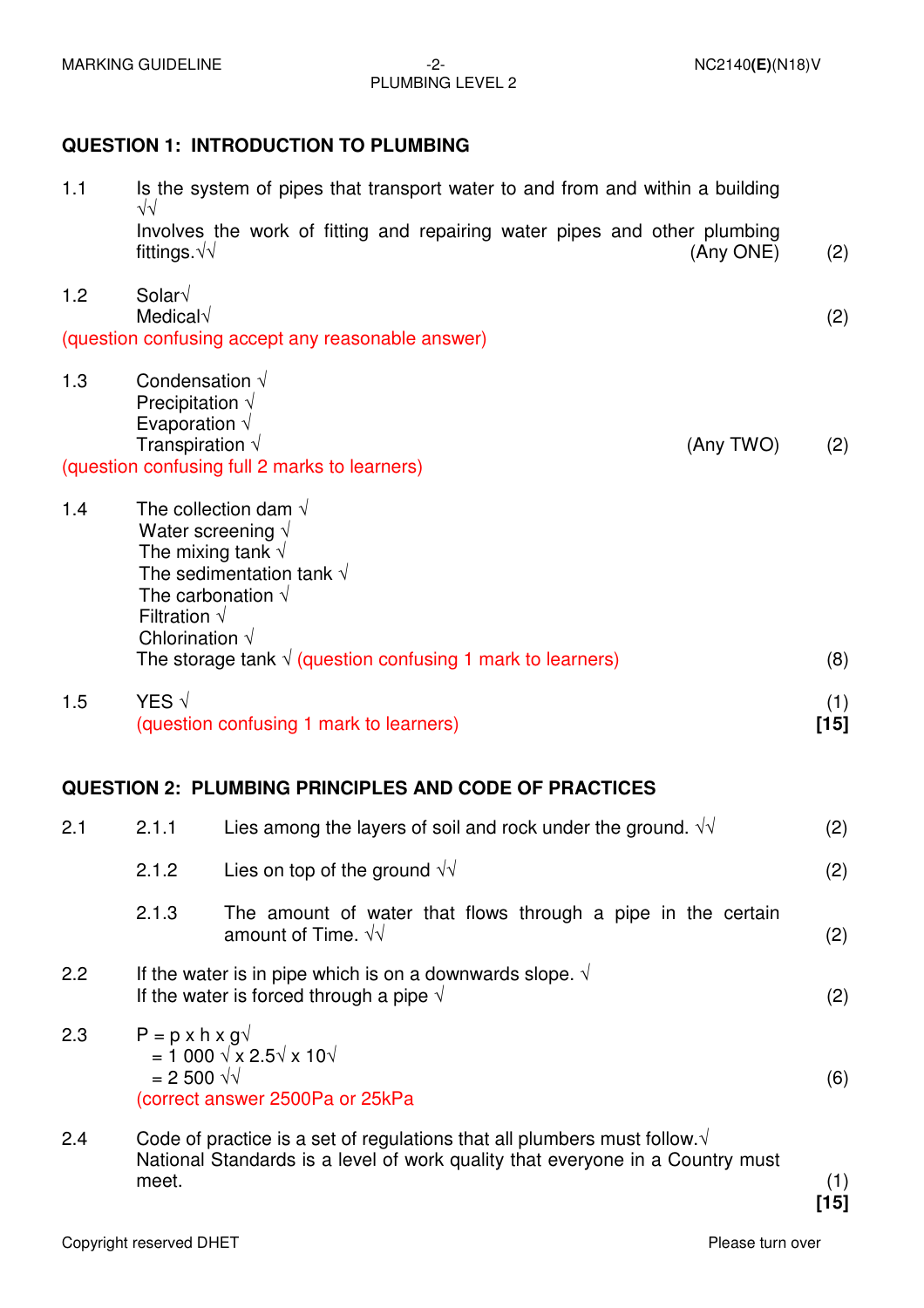#### **QUESTION 3: MATERIAL, TOOLS AND EQUIPMENT**

| Flexible drain rod $\sqrt{}$<br>Plunger $\sqrt$                                                                                                                                                                                                                                                                                                                                |                                                           | (2)                                                                                                                                                                                                                                                    |
|--------------------------------------------------------------------------------------------------------------------------------------------------------------------------------------------------------------------------------------------------------------------------------------------------------------------------------------------------------------------------------|-----------------------------------------------------------|--------------------------------------------------------------------------------------------------------------------------------------------------------------------------------------------------------------------------------------------------------|
| Soil water fixture $\sqrt{ }$<br>Wastewater fixture $\sqrt{}$<br>(Accept any sanitary fixture)                                                                                                                                                                                                                                                                                 |                                                           | (2)                                                                                                                                                                                                                                                    |
| - If a roof is wet, wait until is dry $\sqrt{ }$<br>-Keep the roof clean $\sqrt{ }$<br>-Wear rubber-soled shoes $\sqrt{ }$<br>-Check that there are no loose cords, electric wires or tools $\sqrt{ }$<br>-Wear a safety harness $\sqrt{ }$                                                                                                                                    | (Any FIVE)                                                | (5)                                                                                                                                                                                                                                                    |
| PVC pipe is light to work with while Cast iron is heavy $\sqrt{ }$                                                                                                                                                                                                                                                                                                             |                                                           | (1)<br>$[10]$                                                                                                                                                                                                                                          |
|                                                                                                                                                                                                                                                                                                                                                                                |                                                           |                                                                                                                                                                                                                                                        |
| Tape measure $\sqrt{ }$<br>Pipe wrench $\sqrt$<br>Pipe vice $\sqrt$<br>Hacksaw $\sqrt{}$<br>Stock and die $\sqrt{ }$                                                                                                                                                                                                                                                           | (Any FOUR)                                                | (4)                                                                                                                                                                                                                                                    |
| Manually $\sqrt{}$<br>Inside spring $\sqrt{}$<br>Outside spring $\sqrt{}$<br>Bending tool $\sqrt{ }$                                                                                                                                                                                                                                                                           |                                                           | (4)                                                                                                                                                                                                                                                    |
| High density polyethylene $\sqrt{\sqrt{2}}$                                                                                                                                                                                                                                                                                                                                    |                                                           | (2)                                                                                                                                                                                                                                                    |
| Remove all dirt from the pipe $\sqrt{ }$<br>Put flux onto the end of the pipe $\sqrt{ }$<br>Measure how much solder you need $\sqrt{ }$<br>Clamp the pipe into vice $\sqrt{ }$<br>Slot the fitting over the pipe $\sqrt{ }$<br>Heat the copper pipe using a gas flame $\sqrt{ }$<br>Put the end of your solder wire at the joint $\sqrt{ }$<br>Clean any excess flux $\sqrt{}$ |                                                           | (8)                                                                                                                                                                                                                                                    |
| Measure and mark where you want to cut the pipe $\sqrt{ }$<br>Cut the pipe by using hacksaw $\sqrt{ }$<br>File/sand the rough and chamfer edges $\sqrt{ }$<br>Lubricate it on the end of the pipe $\sqrt{}$                                                                                                                                                                    |                                                           | (5)                                                                                                                                                                                                                                                    |
|                                                                                                                                                                                                                                                                                                                                                                                | <b>QUESTION 4: PIPE ASSEMBLIES FOR WATER RETICULATION</b> | -Nail small pieces of wood to the roof to provide support for your feet $\sqrt{ }$<br>Any answer related to the difference between the two pipes will be correct<br>Slot it into the socket or join $\sqrt{ }$ (Question not clear 5 marks to learner) |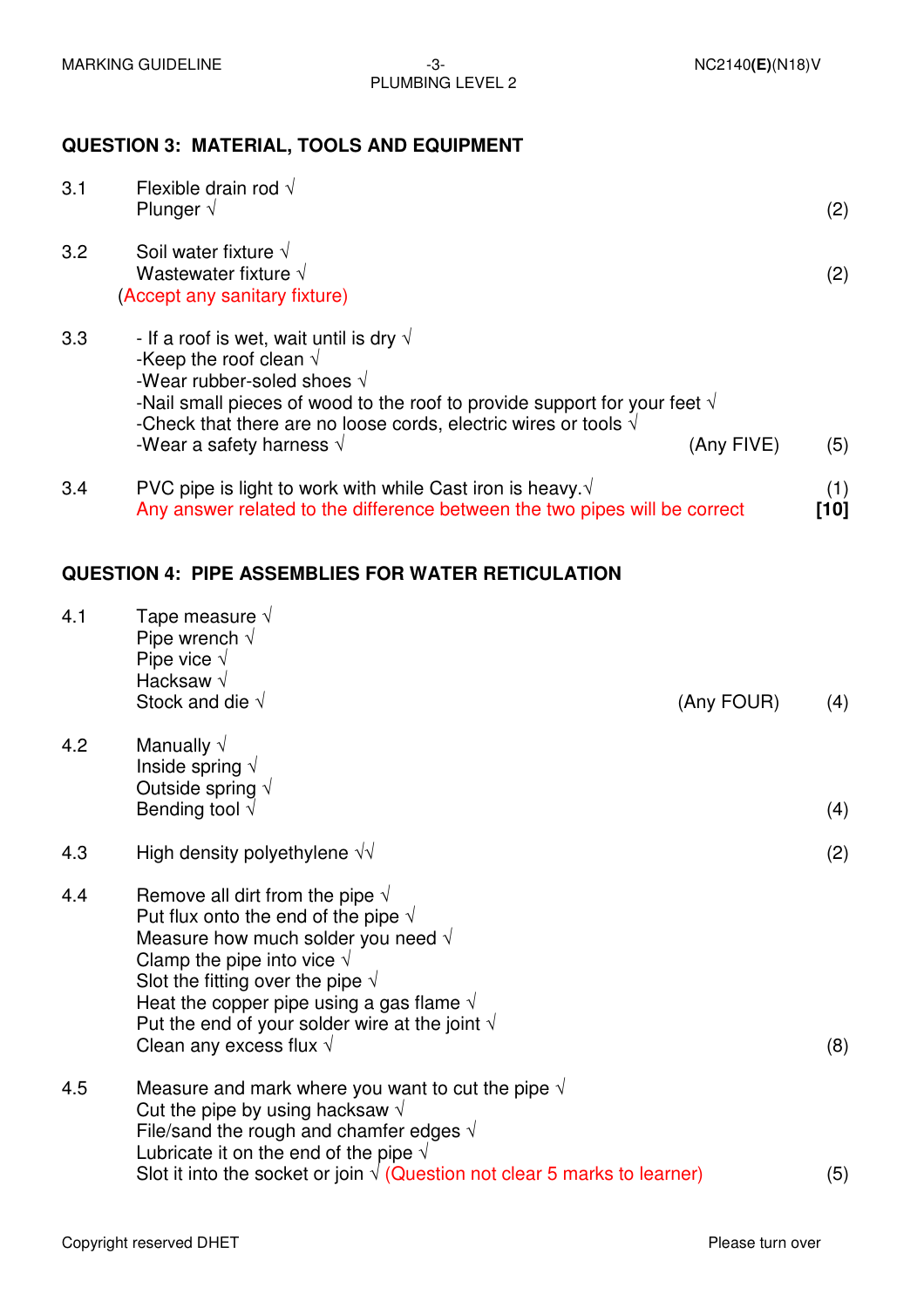PLUMBING LEVEL 2

| 4.6                   | Monolayer – same layer $\sqrt{ }$<br>Multilayer – two or three different layers $\sqrt{ }$                                                                                                      |           | (2)<br>$[25]$ |
|-----------------------|-------------------------------------------------------------------------------------------------------------------------------------------------------------------------------------------------|-----------|---------------|
|                       | <b>QUESTION 5: CUTTING AND JOINING OF METALS</b>                                                                                                                                                |           |               |
| 5.1                   | Soldered joint $\sqrt{}$<br>Riveted joint $\sqrt{}$                                                                                                                                             |           |               |
|                       | Grooved joint $\sqrt{}$<br>(Question not clear 2 marks to learner)                                                                                                                              | (Any TWO) | (2)           |
| 5.2                   | Overalls $\sqrt{}$                                                                                                                                                                              |           |               |
|                       | Aprons $\sqrt{}$                                                                                                                                                                                |           | (2)           |
| (any relevant answer) |                                                                                                                                                                                                 |           |               |
| 5.3                   | Check that the edges are smooth and free from dirt. $\sqrt{ }$<br>Melts the two edges of the metal and electrode (filler rod) $\sqrt{ }$<br>Leaves a pool of the melted metal harden $\sqrt{ }$ |           |               |
|                       | Flux must be cleaned off once the metal is cool $\sqrt{v}$                                                                                                                                      |           | (5)           |
| (any relevant answer) |                                                                                                                                                                                                 |           |               |
| 5.4                   | True.                                                                                                                                                                                           |           | (1)<br>[10]   |

#### **QUESTION 6: SET OUT BELOW GROUND DRAINAGE SYSTEMS**

Explain the following drainage terms;

| 6.1 | 6.1.1 | Holds the solids of the sewage while it decomposes naturally. $\sqrt{d}$<br>Most of the liquid (effluent) runs through the septic tank into a<br>French drain. $\sqrt{v}$<br>Anaerobic process. √ |           | (2) |
|-----|-------|---------------------------------------------------------------------------------------------------------------------------------------------------------------------------------------------------|-----------|-----|
|     | 6.1.2 | To get rid of wastewater and the liquid (effluent) that flows out the<br>septic tank √                                                                                                            |           |     |
|     |       | Oxygen makes (effluent) it biodegrade. $\sqrt{v}$                                                                                                                                                 |           |     |
|     |       | Aerobic process. $\sqrt{\sqrt{ }}$                                                                                                                                                                | (Any ONE) | (2) |
|     | 6.1.3 | Dirty water that has been used in a building. $\sqrt{v}$                                                                                                                                          |           | (2) |
|     |       | (Water discharge from any waste water fixture)                                                                                                                                                    |           |     |
| 6.2 |       | At the beginning of the drainage area $\sqrt{ }$<br>Where a pipe bends $\sqrt{ }$                                                                                                                 |           |     |
|     |       | Where a pipe joins another pipe $\sqrt{ }$                                                                                                                                                        |           |     |
|     |       | If the pipe is very long $\sqrt{ }$                                                                                                                                                               |           | (4) |
|     |       | (Question not clear 4 marks to learner)                                                                                                                                                           |           |     |